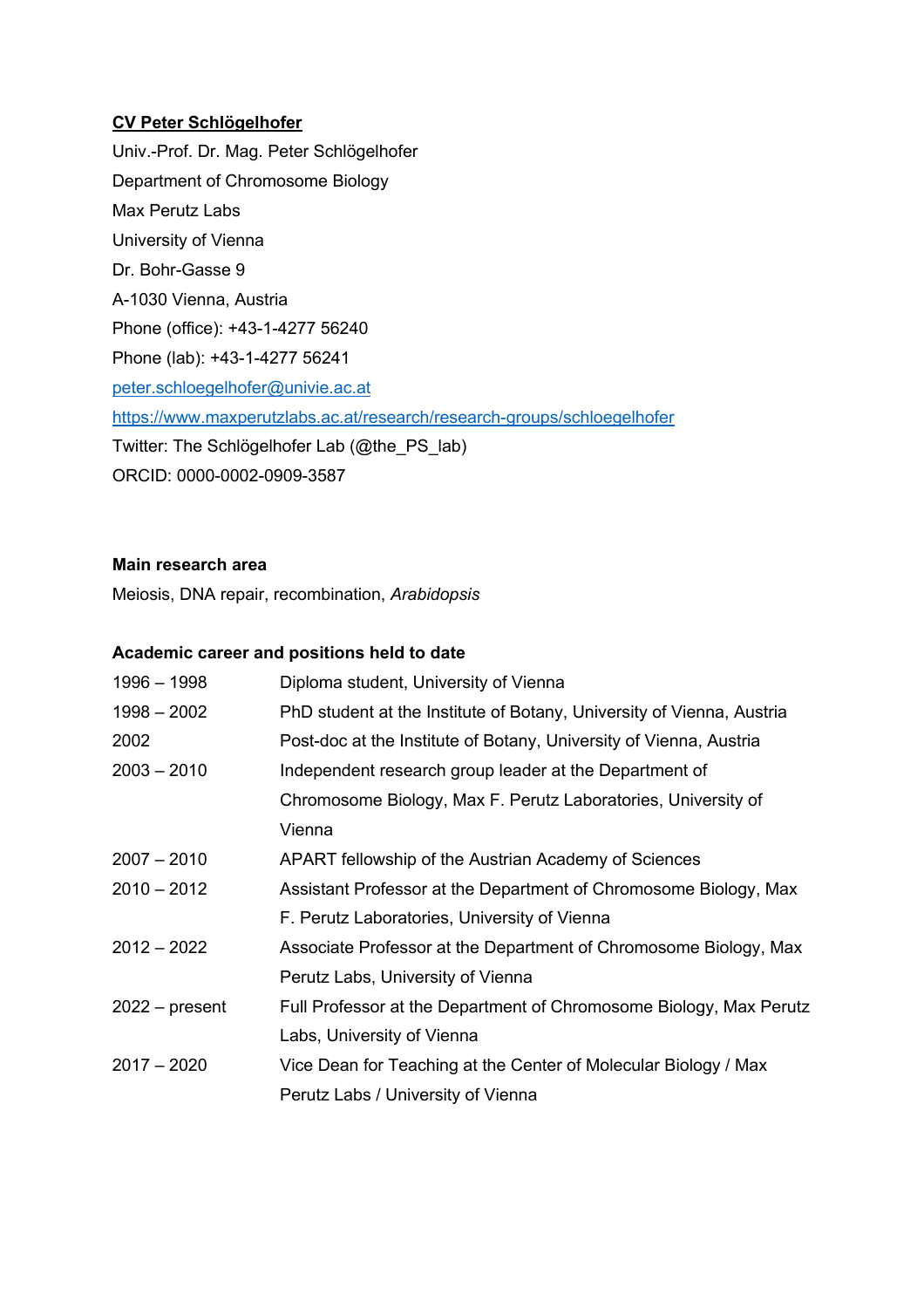### **Most important peer review activities**

PLoS Genetics Nucleic Acid Research Nature Communications el IFF EMBO Plant Cell Plant Journal Plant Physiology Planta National Science Foundation – USA BBSRC – UK DFG

### **Publications**

Whole-Mount Immuno-FISH on Arabidopsis Meiocytes (WhoMI-FISH). Sims J, Chouaref J, **Schlögelhofer P**\*. Methods Mol Biol. 2020; 2061:59-66. doi: 10.1007/978-1-4939-9818-0\_6.

Targeted Analysis of Chromatin Events (TACE). Sims J, Chen C, **Schlögelhofer P**, Kurzbauer MT\*. Methods Mol Biol. 2020; 2061:47-58. doi: 10.1007/978-1-4939-9818-0\_5.

The Arabidopsis Cdk1/Cdk2 homolog CDKA;1 controls chromosome axis assembly during plant meiosis. Yang C, Sofroni K, Wijnker E, Hamamura Y, Carstens L, Harashima H, Stolze SC, Vezon D, Chelysheva L, Orban-Nemeth Z, Pochon G, Nakagami H, **Schlögelhofer P**, Grelon M, Schnittger A\*. EMBO J. 2019 Sep 26:e101625. doi: 10.15252/embj.2019101625.

Meiotic DNA Repair in the Nucleolus Employs a Nonhomologous End-Joining Mechanism. Sims J, Copenhaver GP, **Schlögelhofer P\***. Plant Cell. 2019 Sep;31(9):2259-2275. doi: 10.1105/tpc.19.00367.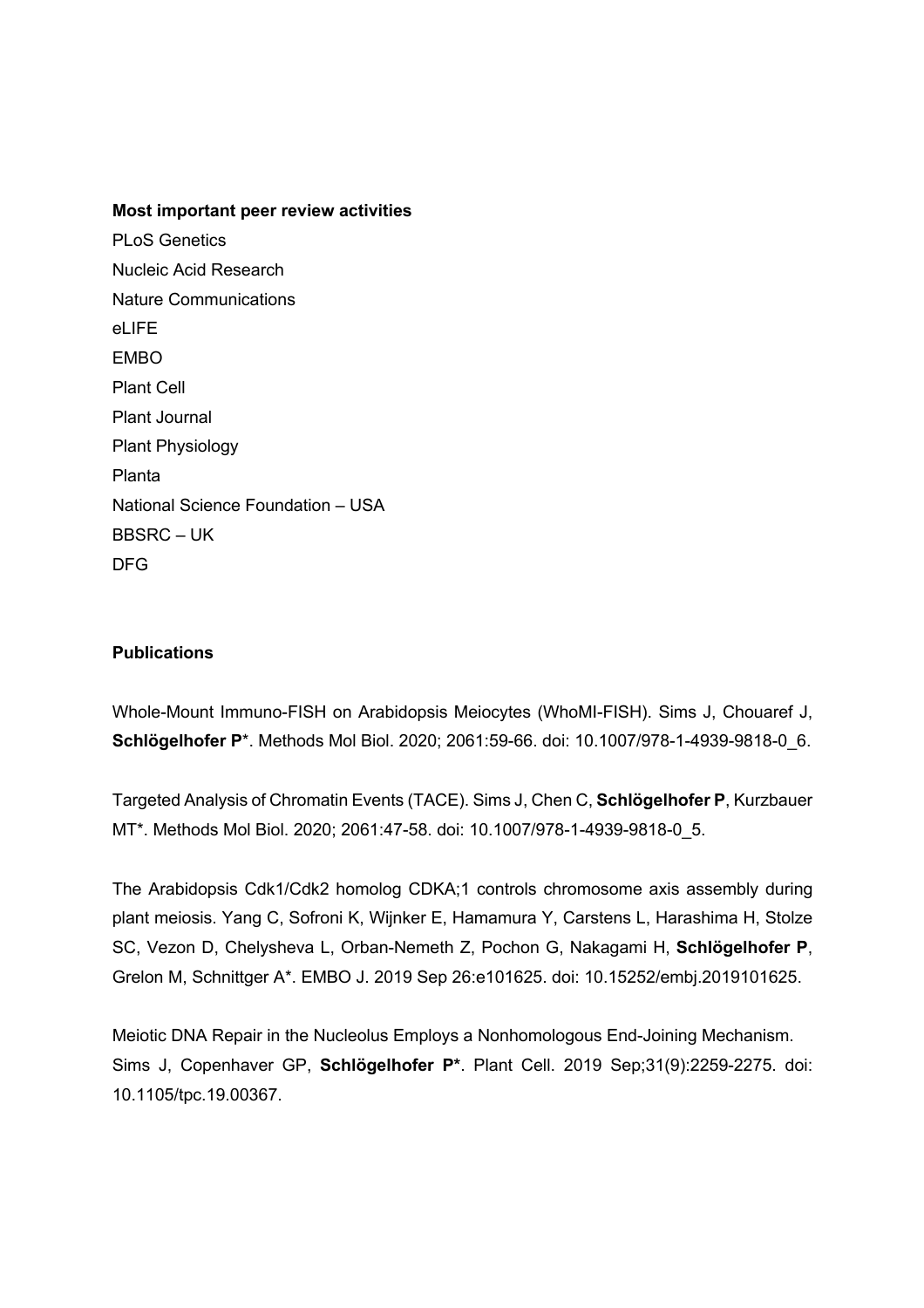Kobayashi, W.; Liu, E.; Ishii, H.; Matsunaga, S.; **Schlögelhofer, P.**; Kurumizaka, H.\* Homologous pairing activities of Arabidopsis thaliana RAD51 and DMC1. J Biochem. 2019 Mar 1;165(3):289-295. doi: 10.1093/jb/mvy105.

Orbán-Németh, Z.; Beveridge, R.; Hollenstein, D. M.; Rampler, E.; Stranzl, T.; Hudecz, O.; Doblmann, J.; **Schlögelhofer, P.**; Mechtler, K.\* (2018). Structural prediction of protein models using distance restraints derived from cross-linking mass spectrometry data. Nat Protocols 13: 478-494. doi: 10.1038/nprot.2017.146.

Kurzbauer, M.-T; Pradillo, M.; Kerzendorfer, C.; Sims, J.; Ladurner, R.; Oliver, C.; Janisiw, M.P.; Mosiolek, M.; Schweizer, D.; Copenhaver, G.P; **Schlögelhofer, P.\*** (2018). Arabidopsis thaliana FANCD2 Promotes Meiotic Crossover Formation. Plant Cell. 2018 Feb;30(2):415- 428. doi: 10.1105/tpc.17.00745.

Lorkovic, Z.; Park, C.; Goiser, M.; Jiang, D.; Kurzbauer, M.-T,; **Schlögelhofer, P.**; Berger, F.\* (2017). Compartmentalization of DNA Damage Response between Heterochromatin and Euchromatin Is Mediated by Distinct H2A Histone Variants. Curr Biol **27:** 1192-1199. doi: 10.1016/j.cub.2017.03.002.

Rampler E., Stranzl T., Orbán-Németh Z., Hollenstein D.M., Hudecz O., **Schloegelhofer P.\***, Mechtler K.\* (2015). Comprehensive crosslinking mass spectrometry reveals parallel orientation and flexible conformations of plant HOP2/MND1. J Proteome Res. **15:** 1732 doi: 10.1021/acs.jproteome.5b00903.

Roitinger, E., Hofer, M., Kocher, T., Pichler, P., Novatchkova, M., Yang, J., **Schlögelhofer, P.\***, and Mechtler, K.\* (2015). Quantitative Phosphoproteomics of the ATM and ATR dependent DNA damage response in *Arabidopsis thaliana*. Molecular and Cellular Proteomics **14:** 556-571. doi: 10.1074/mcp.M114.040352.

Cabral, G., Marques, A., Schubert, V., Pedrosa-Harand, A., and **Schlögelhofer, P\***. (2014). Chiasmatic and achiasmatic inverted meiosis of plants with holocentric chromosomes. Nature communications 5, 5070. doi: 10.1038/ncomms6070

Rosa, M., Von Harder, M., Cigliano, R.A., **Schlögelhofer, P.**, and Scheid, O.M.\* (2013). The Arabidopsis SWR1 Chromatin-Remodeling Complex Is Important for DNA Repair, Somatic Recombination, and Meiosis. Plant Cell 25, 1990-2001. doi: 10.1105/tpc.112.104067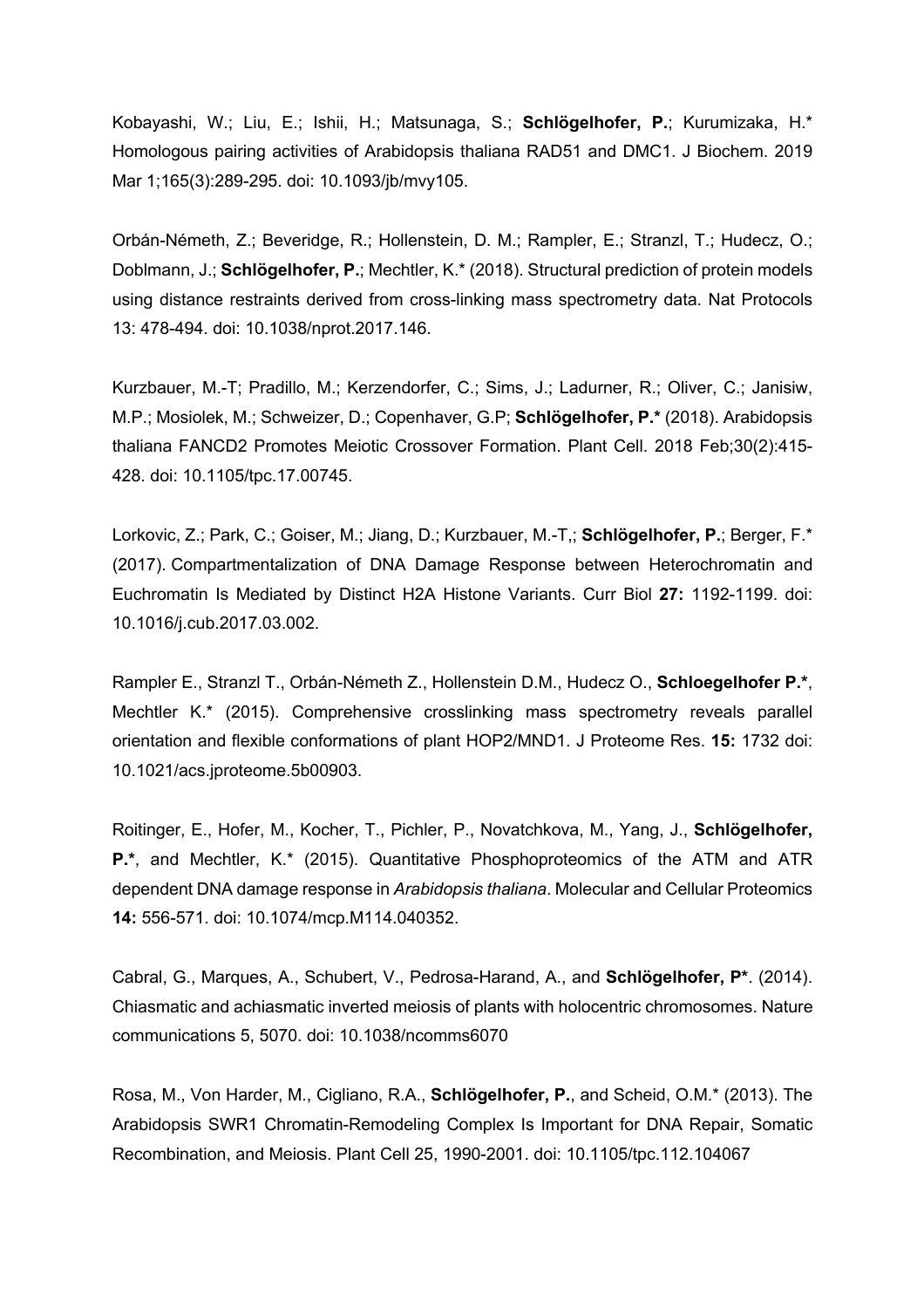Uanschou, C., Ronceret, A., Von Harder, M., De Muyt, A., Vezon, D., Pereira, L., Chelysheva, L., Kobayashi, W., Kurumizaka, H., **Schlögelhofer, P\***. and M. Grelon (2013). Sufficient Amounts of Functional HOP2/MND1 Complex Promote Interhomolog DNA Repair but Are Dispensable for Intersister DNA Repair during Meiosis in Arabidopsis. Plant Cell 25, 4924- 4940. doi: 10.1105/tpc.113.118521

Kurzbauer, M.T., Uanschou, C., Chen, D., and **Schlögelhofer, P\***. (2012). The Recombinases DMC1 and RAD51 Are Functionally and Spatially Separated during Meiosis in Arabidopsis. Plant Cell 24, 2058-2070. doi: 10.1105/tpc.112.098459

Kurzbauer MT, **Schlögelhofer P\***. (2011) Retinoblastoma protein goes green: the role of RBR in *Arabidopsis* meiosis. EMBO J. 2011 Feb 16;30(4):631-3.

Edlinger B, **Schlögelhofer P\***. (2011) Have a break: determinants of meiotic DNA double strand break (DSB) formation and processing in plants. J Exp Bot. 2011 Mar;62(5):1545-63.

Dean P J, Siwiec T, Waterworth W, **Schlögelhofer P**, Armstrong S J and West\* E C (2009) A novel ATM dependant X-ray inducible gene is essential for both plant meiosis and gametogenesis. Plant J. - 2009 Jun;58(5):791-802

Uanschou C., Siwiec T., Pedrosa-Harand A., Kerzendorfer C., Sanchez-Moran E., Novatchkova M., Akimcheva A., Woglar A., Klein F. and **Schlögelhofer P.\*** (2007) A novel plant gene essential for meiosis is related to the human CtIP and the yeast COM1/SAE2 gene. EMBO J. 2007 Dec 12;26(24):5061-70. doi: 10.1038/sj.emboj.7601913

Vignard J., Siwiec T., Chelysheva L., Vrielynck N., Gonord F., Armstrong S.J., **Schlögelhofer P.\*** and Mercier R.\* (2007) The Interplay of RecA-related Proteins and the MND1-HOP2 Complex during Meiosis in *Arabidopsis thaliana*. PLoS Genet. 2007 Oct;3(10):1894-906. doi:10.1371/journal.pgen.0030176

Kerzendorfer C., Vignard J., Pedrosa-Harand A., Siwiec T., Akimcheva S., Jolivet S., Sablowski R., Armstrong S., Schweizer D., Mercier R.\* and **Schlögelhofer P.\*** (2006) The *Arabidopsis thaliana* Meiotic Nuclear Division 1 (MND1) homologue plays a key role in meiotic homologous pairing, synapsis and recombination. J Cell Sci; 119: 2486-96. PMID: 16763194

**Schlögelhofer P**., Garzón M., Kerzendorfer C., Nizhynska V. and Bachmair A.\* (2006) Expression of the ubiquitin variant ubR48 decreases proteolytic activity in Arabidopsis and induces cell death. Planta 223: 684-97. PMID: 16200408